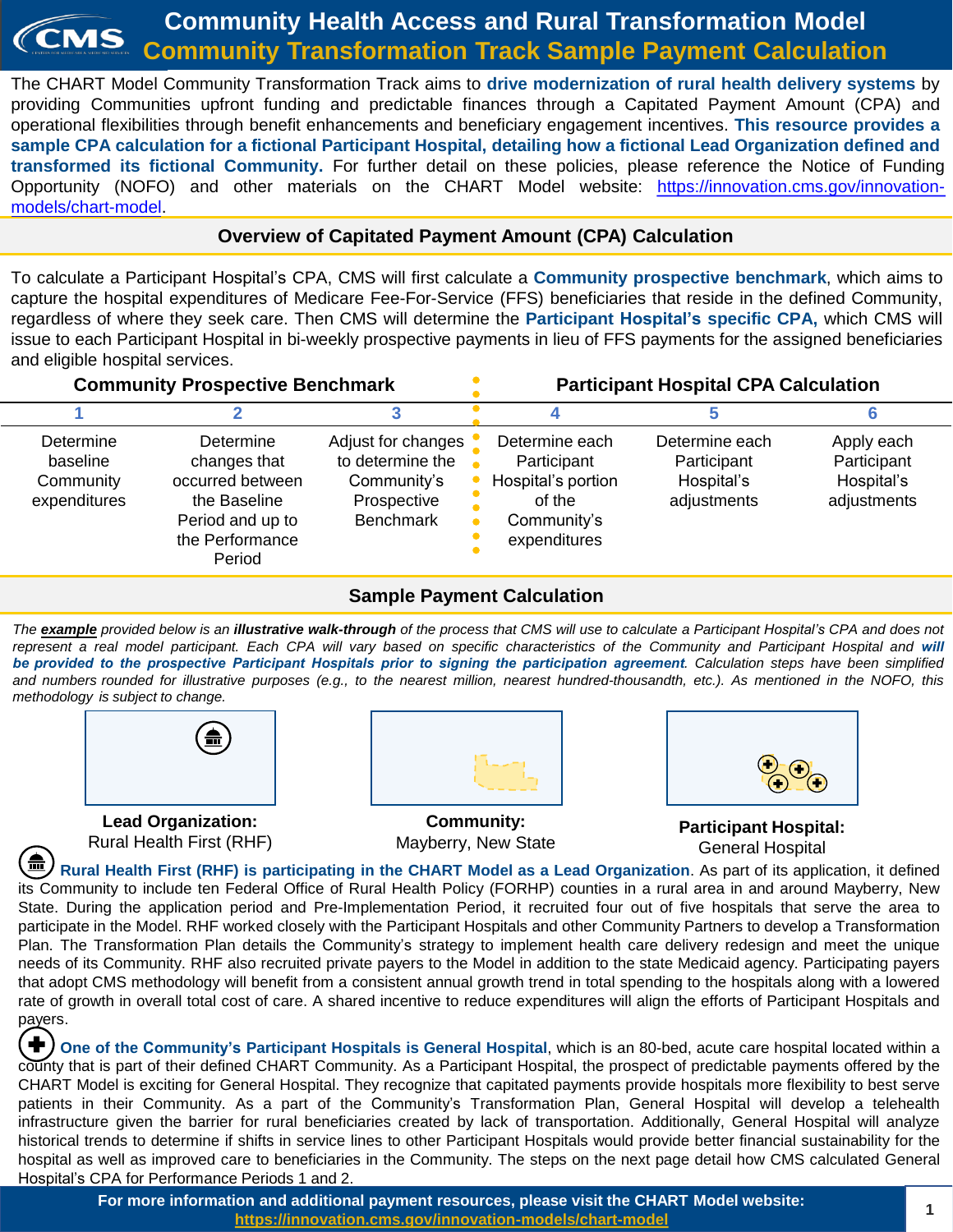## **Community Prospective Benchmark Calculation**

**Step 1: Determine baseline Community expenditures.** In the Community listed in the RHF application, there are 40,000 residents. CMS reviews residency and Medicare eligibility, and determines that 40% (16,000) of all residents are eligible FFS beneficiaries. CMS accounts for seasonal fluctuations in population size by assessing beneficiary counties on a month-by-month basis.

CMS determines that the total eligible hospital expenditures during the baseline period (Calendar Year 2018 and 2019) for the 16,000 beneficiaries, including Part A and facility-based Part B services, and Swing Bed services provided by Critical Access Hospitals, is \$78,000,000 annually. That breaks down to an average annual beneficiary cost of approximately \$4,900.



# **Step 2: Determine changes that occurred between the baseline period and Performance**

**Period.** CMS conducts several adjustments (listed below) to determine the Community's baseline adjustment discount.

- **Trend** CMS applies a Community-specific trend on a per-beneficiary basis to ensure that the Community is compared only to its own historical performance. At the start of Performance Period 1 in January 2023, RHF's Community trend is 11.6% (annual rate of 2.78% from 2020 to 2023 such that 1.0278^4 – 1= 11.6%). Note: Given the COVID-19 Public Health Emergency (PHE), CMS has shifted the baseline period for this adjustment to a time period further in the past, thereby creating a four-year trend. After this one-time baseline is implemented, the trend will incorporate more recent data in the future once a new post-PHE baseline is established.
- **Outlier** During the Pre-Implementation Period, CMS may allow Communities and their respective Participant Hospitals the option to receive an outlier adjustment. The purpose of the adjustment is to protect Participant Hospitals from unexpected catastrophically expensive utilization or high-cost claims not accounted for in RHF's Community benchmark or its Participant Hospitals' prospective CPAs. RHF accepts the option to receive an outlier adjustment so that it is not accountable for such utilization or claims. That adjustment is 0.5% to account for changes after the baseline period.
- **Population Size** CMS accounts for further differences in the count of beneficiaries assigned to RHF's Community between the baseline years and the Performance Period. There was a decrease in the Medicare FFS population size of RHF's Community of 435 assigned beneficiaries leading to a population size adjustment of -2.7%.
- **Demographic** The demographic adjustment accounts for changes in the profile of the Community population. RHF's average Community age increased between the baseline and the Performance Period. CMS adjusts the benchmark upward by 0.1%.
- **Updates to Medicare Policy (IPPS/OPPS)** CMS regularly reviews and adjusts IPPS and OPPS FFS payment systems to account for changes in clinical practice, technology, and policy. Based on these changes CMS will adjust hospital payments at its discretion. There was no update to the IPPS and OPPS FFS payment systems between the baseline and Performance Period. RHF receives no adjustment from CMS.

# **Step 3: Adjust for changes to determine the Community's Prospective Benchmark.**

Using RHF's annual baseline expenditures of \$78 million, CMS applies each of the adjustment factors above, which yields RHF a Prospective Community Benchmark of approximately \$85,200,000.



### **Now we will move on to determine General Hospital's CPA on the next page.**

**For more information and additional payment resources, please visit the CHART Model website: https://innovation.cms.gov/innovation-models/chart-model**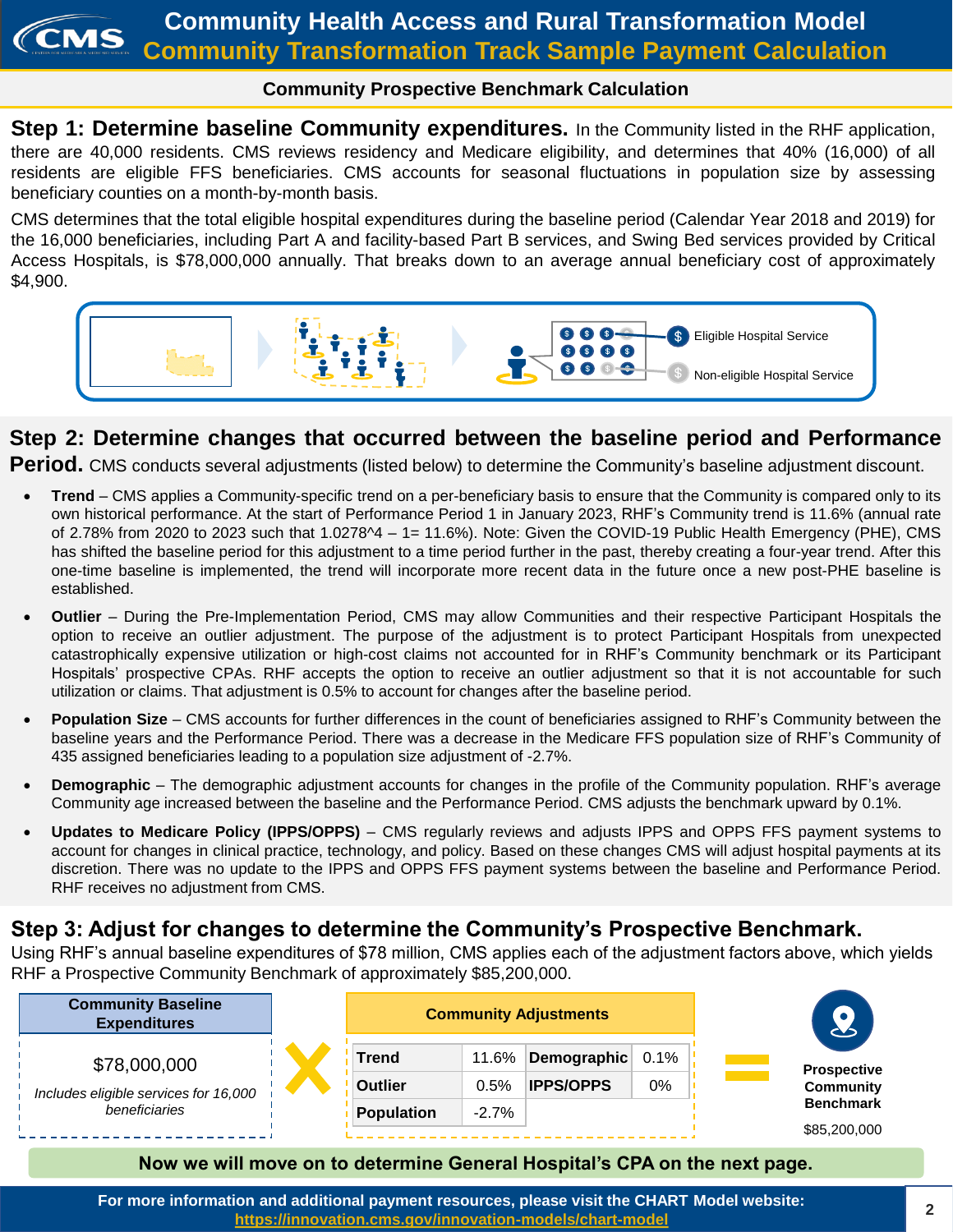#### **Community Health Access and Rural Transformation Model** *CMS* **Community Transformation Track Sample Payment Calculation**

# **Participant Hospital CPA Calculation**

# **Step 4: Determine each Participant Hospital's portion of Community expenditures.**

There are five hospitals that serve assigned beneficiaries in the RHF Community. RHF has successfully recruited 4 Participant Hospitals; the fifth hospital has chosen not to participate. During the baseline period, CMS paid General Hospital an annual average of \$23,000,000 for services provided to the Community's Medicare FFS beneficiaries. Thus, General Hospital was responsible for 30% of RHF's Community total expenditures of \$78,000,000. To determine General Hospital's Base CPA, CMS multiplies the portion of Community expenditures provided by General Hospital (30%) by RHF's total Prospective Community Benchmark from Step 3 (\$85,200,000).



# **Step 5: Determine each Participant Hospital's adjustments.**

*CMS determines the following hospital specific adjustments:*

**Quality** – For Prospective Payment System (PPS) hospitals, CMS will prospectively adjust CPAs to reflect performance in the national Medicare quality hospital programs outside of the CHART Model, with no further CHART-specific quality adjustments. Critical Access Hospitals (CAHs) will not have a financial quality adjustment but will be required to report on the CHARTspecific measures and participate in both the Medicare Beneficiary Quality Improvement Program and Quality Assurance and Performance Improvement Program. As a PPS hospital, General Hospital participates in the Hospital Value Based Purchasing Program (HVBP) and received a payment adjustment factor of +0.813%, which is applied to the same portion of the hospital's base CPA as in FFS (which equals a .07% reduction on the CPA). Similar calculations would be performed for the Hospital Readmission Reduction (HRRP) Program and Hospital Acquired Condition (HAC) Reduction Program.

**Special Designation** – To ensure the designations that Participant Hospitals received prior to the CHART Model are maintained in determining each hospital's prospective payment, CMS will adjust for both 1) special status hospitals (e.g., CAHs, MDH, SCH) and 2) other special designations (e.g., Bad debt, IME, LVA). General Hospital does not qualify for these designations, so in this example CMS will not apply a Special Designation adjustment.

**Discount** – The Lead Organization in each Community can negotiate discounts with its Participant Hospitals, so long as the aggregate Community discount matches the discount determined for the Model in a given year. The aggregate discount for Performance Period 1 is a 0.5% reduction off the trend and -1.0% for Performance Period 2. Beginning in Performance Period 3, each Community's discount will vary depending on the level of hospital participation in the Community. General Hospital receives the standard discount of 0.5% for the first Performance Period.

# **Step 6: Apply each Participant Hospital's adjustments**

Using General Hospital's Base CPA of \$25,600,000 million, CMS applied General Hospital's HVBP adjustment factor of +0.07% and the standard discount of -0.5%, which gave General Hospital a CPA of \$25,500,000. This CPA is paid out in the bi-weekly amount of \$980,000 in lieu of FFS payments for the duration of Performance Period 1. In this scenario, even with the discount, General Hospital's CPA will increase relative to the baseline period.



**For more information and additional payment resources, please visit the CHART Model website: https://innovation.cms.gov/innovation-models/chart-model**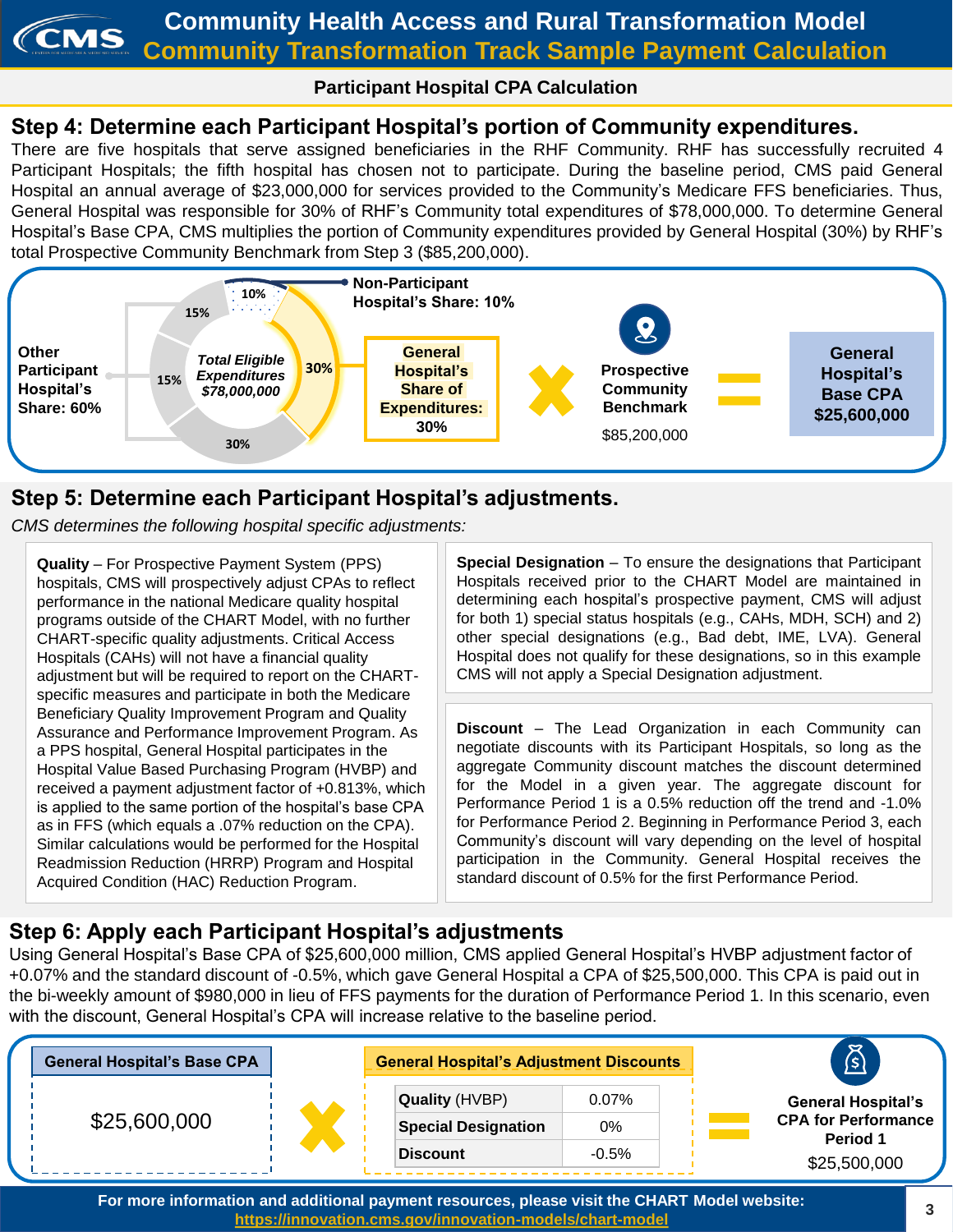#### **Community Health Access and Rural Transformation Model** CMS **Community Transformation Track Sample Payment Calculation**

# **Mid-Year Check and End of Year Adjustments**

CMS assesses new data as it becomes available during the Performance Period to ensure prospective payments issued were as accurate as possible and to mitigate the risk of having to make significant financial adjustments at the end of the year. The **mid-year check** identifies if there are any material changes in RHF's defined Community since the annual CPA was set and issued. If there are, CMS will notify Participant Hospitals and consider updating the remaining annual prospective payments of the CPA. The **end of year check** similarly identifies changes and applies necessary adjustments to determine the Final Community Benchmark with reconciliation to follow. The items that are updated at the mid-year check and end-of year adjustments are listed below.

| $\bf{8}$<br><b>Community Benchmark Adjustments</b> |                      |                                     |         | <u>হ</u> া<br><b>Hospital-Specific CPA Adjustments</b> |                                                                         |  |
|----------------------------------------------------|----------------------|-------------------------------------|---------|--------------------------------------------------------|-------------------------------------------------------------------------|--|
| Updated Each Year to Calculate Final Benchmark     |                      |                                     |         | Updated Each Year to Calculate Final CPA               |                                                                         |  |
| <b>Population</b>                                  | 0%                   | Demographic                         | $+0.3%$ | <b>Change in Beneficiary Expenditures</b>              | $+10%$<br>(share increased<br>from 30% to 33%)                          |  |
| <b>Outlier</b>                                     | 0%<br><b>Quality</b> |                                     |         | $+0.0%$                                                |                                                                         |  |
|                                                    |                      |                                     |         | <b>End of Year Adjustments</b>                         |                                                                         |  |
| <b>Prospective</b>                                 |                      |                                     |         | As a % change to final Community Benchmark             | <b>Final</b><br><b>Performance</b>                                      |  |
| <b>Community</b><br><b>Benchmark</b>               |                      | <b>Population</b><br><b>Outlier</b> |         | Demographic<br>$+0.3%$                                 | <b>Period 1</b><br><b>Community</b><br><b>Benchmark</b><br>\$85,500,000 |  |
| \$85,200,000                                       |                      |                                     |         |                                                        |                                                                         |  |

# **Setting the CPA for Performance Period 2**

After determining the final Performance Period 1 benchmark, CMS uses the same data to set the Prospective Community Benchmark for Performance Period 2. At this time, CMS adjusts the RHF Community's final Community Benchmark to reflect 1) any reconciliation from Performance Period 1 and 2) the new trend factor. This yields a **new prospective Community benchmark of \$87,900,000**.

Next, CMS determines General Hospital's specific share of the Performance Period 2 Prospective Community Benchmark. This calculation yields a **Performance Period 2 CPA of \$31,300,000**.

General Hospital reviews the new prospective payment prior to the start of Performance Period 2. CMS Updates Prospective Payment Amounts.